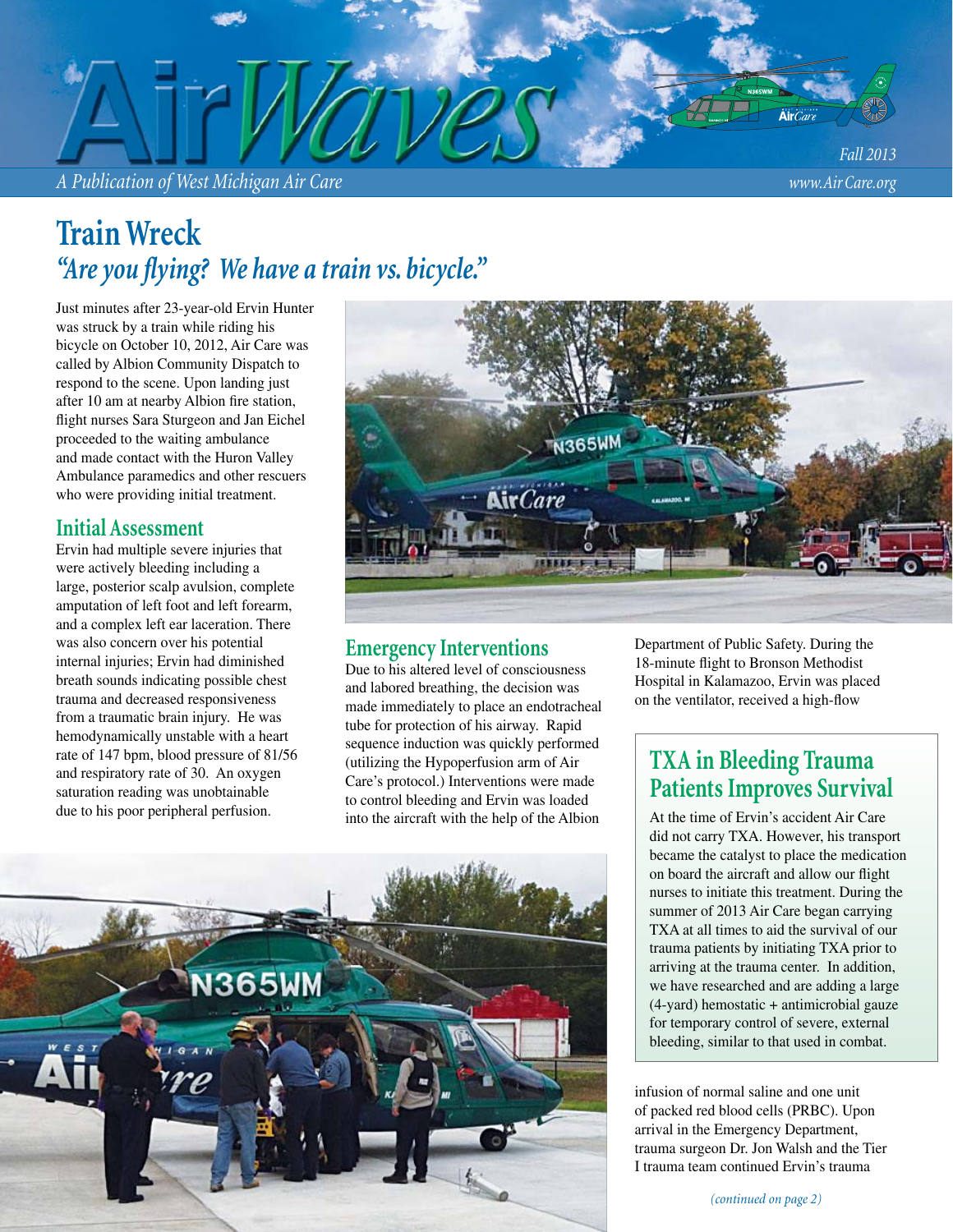### **Train Wreck** *(continued from page 1)*

resuscitation and evaluated his injuries. By that time Ervin had lost a great deal of blood and remained tachycardic and hypotensive, placing him into an advanced classification level of hemorrhagic shock.

### **Blood Products + TXA = Improved Survival**

Within the first few critical hours after his arrival Ervin was taken to surgery where he received additional blood products and was started on the medication, Tranexamic Acid (TXA). He received an initial bolus of the medication followed by an infusion over the next 6 hours. TXA has been shown in studies to be a safe, inexpensive, and easily administered medication that can significantly reduce the risk of fatal bleeding events in trauma patients, potentially saving thousands of lives yearly<sup>1</sup>. (See the additional article "What is TXA?" in this issue of AirWaves.)

Ervin's road to recovery has been a slow and steady progression. After multiple surgeries and procedures he was transferred to inpatient rehabilitation six weeks after his accident where he worked hard and continued to improve. Recently he was able return home with his family and is grateful to all of those who were a part of his rescue, resuscitation, and continued care throughout his recovery. Just like Ervin, West Michigan Air Care takes pride in working hard and continuing to improve, making steady progress in patient care.

*– By Sara Sturgeon and Jan Eichel, Flight Nurses*

#### **References:**

1. http://www.mayoclinic.org/medicalprofs/ tranexamic-acid-txa-tpue072012.html



Borgess and Bronson Trauma Services met with Air Care's medical crew to coordinate TXA administration in flight.

# **What is TXA?**

The single occupant of a motorcycle crash lost control of his motorcycle and laid it down crashing through a wooden fence and breaking a 4x4 fence post with his left flank/back. The patient also had a near, above-knee amputation to his left leg and was in profound hemorrhagic shock. Despite the administration of two units of O-negative packed red blood cells (PRBC) and three liters of normal saline from West Michigan Air Care during our short transport time, his blood pressure never climbed above 68 mmHg systolic. Once in the Emergency Department the patient continued to receive blood transfusions and further work-up but was also given the drug Tranexamic Acid (TXA).

### **How Does TXA Work?**

TXA significantly improves outcomes for trauma patients suffering hypovolemic and/ or hemorrhagic shock. TXA is classified as an anti-fibrinolytic drug that acts to stop the breakdown of clots. Our bodies normally do this so we don't over-clot and cause thrombosis. In trauma this breakdown of

clots is amplified and the clots that could stop the bleeding get washed away. TXA makes sure that these clots stay in their place and help bring the patient back to a state of hemostasis. The motorcycle patient above was lucky because he was able to get TXA within the 3-hour window from time of injury that is recommended.

Now that Air Care has TXA on the aircraft, we can provide that much more benefit to those within our community and surrounding areas, giving them early access to the best treatment around. Air Care is the only pre-hospital provider in the area that carries this drug. We have received overwhelming support from both Trauma Centers (Borgess and Bronson) to begin using TXA and look forward to seeing the benefit that it can provide to our seriously injured patients.



*By Paul Rigby Flight Nurse West Michigan Air Care*



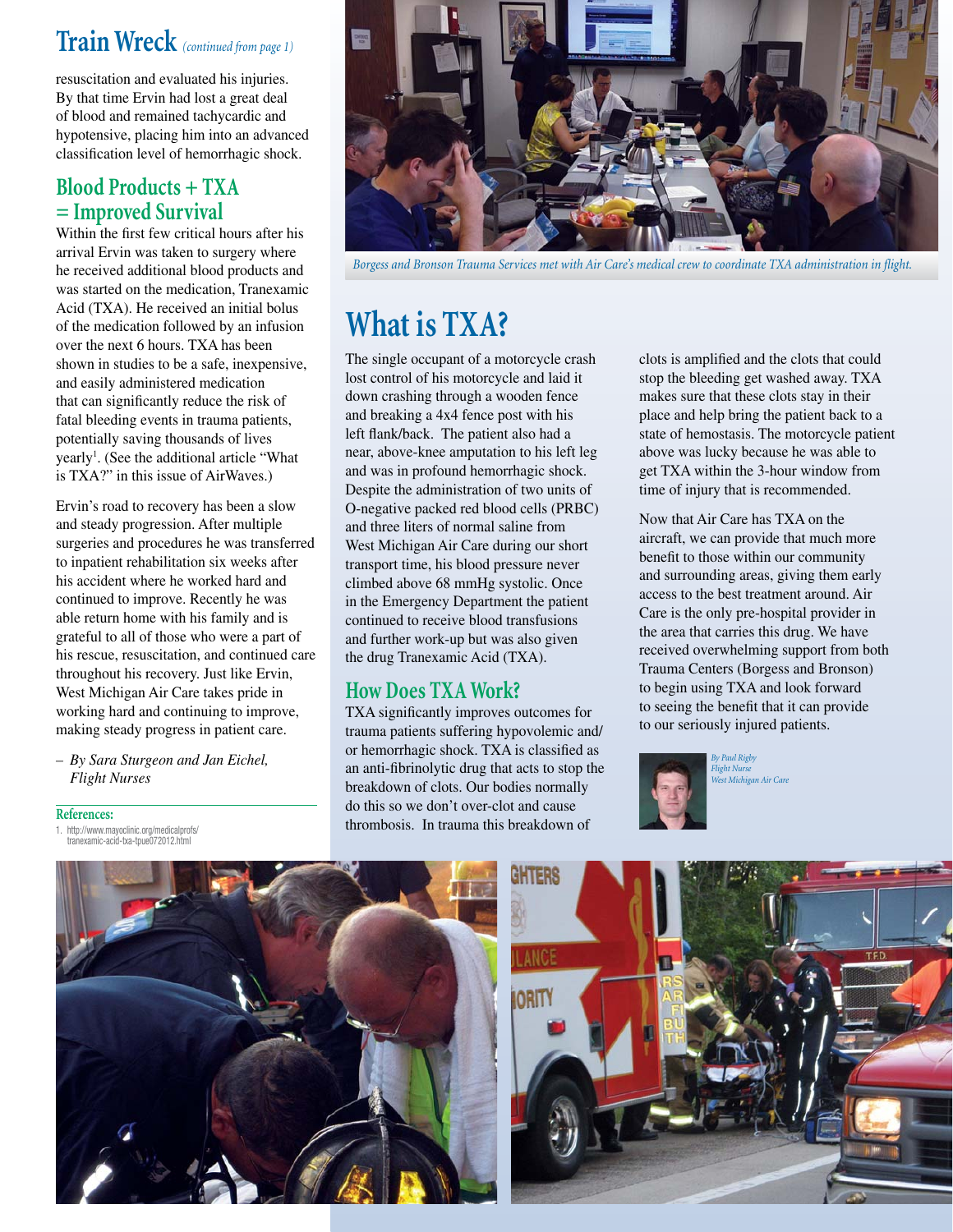# **West Michigan Air Care Presents Clinical Research**

*"All four posters from Air Care research were accepted to be presented at the annual Air Medical Transport Conference (AMTC) in October 2013. This is amazing work and a demonstration of the quality of work in this community by a large number of dedicated professionals."*

– Dr. Glenn Ekblad, EM physician and WMAC Medical Director in a recent email to WMAC flight nurses and EM residents at Western Michigan University School of Medicine (WMed).

The Air Care team is committed to evidence-based medicine and is actively pursuing research to advance our industry. In addition to the two studies featured below, research projects at West Michigan Air Care include "Aeromedical EMS Specialty Track for Emergency Medicine Residents: A Pilot Study" and "Determining Flight Radius for Helicopter Transport for Successful PCI in STEMI Patients."

#### **Poster Presentation at AMTC**

#### **"Targeted Hypothermia in Post Cardiac Arrest Patients by an Aeromedical Team"**

Therapeutic hypothermia is a standard treatment used for comatose post-cardiac arrest patients to improve neurologic outcomes. Air Care is currently involved in a study to determine the effectiveness of initiating targeted hypothermia in postcardiac arrest patients by an air medical team. This project is a collaboration between WMed and WMAC with the joint participation of several emergency medicine resident physicians and Air Care flight nurses. The project abstract was recently **accepted for a poster presentation at this year's national Air Medical Transport Conference (AMTC).** 



*By Sara Sturgeon Flight Nurse West Michigan Air Care*

### **Poster Presentation at SCCM and AMTC "AirTraq® – Successful Use in an Air Medical Transport System"**

WMAC began using the AirTraq® intubation device (Prodol Meditec) in August, 2009 after completing a training program utilizing mannequins. A recent study by an Austrian team demonstrated a higher than acceptable failure rate of 53% with the AirTraq®, which culminated in a recommendation to use the device only after extensive operating room training. Prior research on the use of an AirTraq® intubation device (Prodol Meditec) had

demonstrated equal or greater first pass success rates compared to direct laryngoscopy. Studies have also shown that proficiency in using the AirTraq® can be obtained by mannequin training. Based on these conflicting studies, a research team, consisting of Dr. Ekblad, two WMed



emergency medicine residents, and two Air Care flight nurses, performed a retrospective study of intubations completed by Air Care flight nurses using both the AirTraq<sup>®</sup> and direct laryngoscopy.



The study objective was to demonstrate equivalency in successful intubation rate of the AirTraq® intubation device compared to direct laryngoscopy in an air medical transport system. **The study poster presentation was shown at the Society of Critical Care Medicine (SCCM) conference** 

**in Puerto Rico this past January, and has been accepted for presentation at this year's national Air Medical Transport Conference (AMTC) that will be held October 21-23, 2013 in Virginia Beach, Virginia. The research team is also preparing the study for publication.**



**By Matt Heffelfinger** *Flight Nurse West Michigan Air Care*



### **Have You Had Your LZ Training?**

Landing Zone (LZ) safety education should be provided to First Responders every two years. To schedule your free LZ class worth one (1.0) Operations credit, send a request to Dawn Johnston, Flight Nurse at dmjohnston@aircare.org. A live LZ demo with our aircraft will be arranged. Extending invitations to your neighboring fire departments, 911 dispatchers, law enforcement, and local EMS is encouraged.